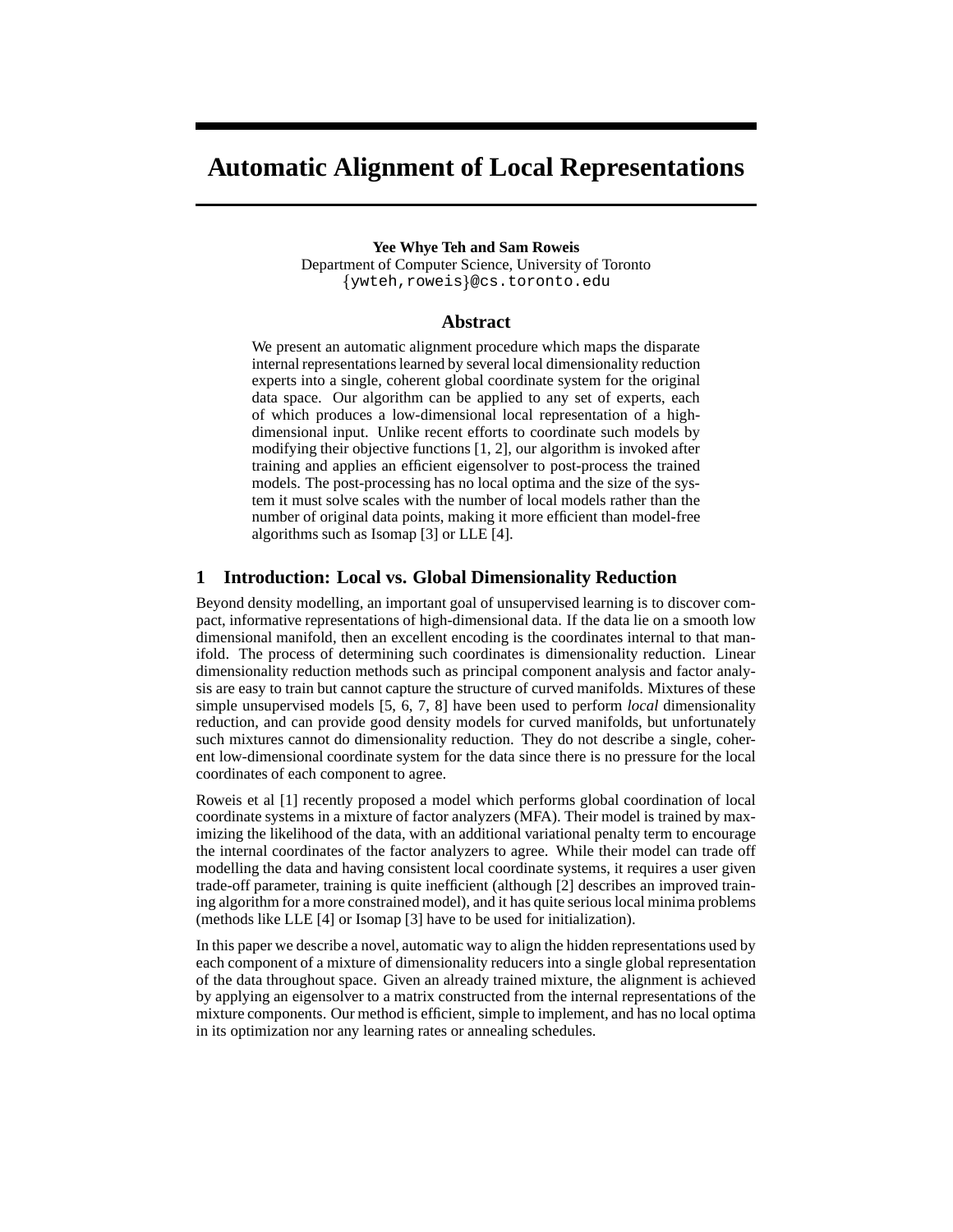## **2 The Locally Linear Coordination Algorithm**

Suppose we have a set of data points given by the rows of  $\mathcal{X} = [\mathbf{x}_1, \mathbf{x}_2, \dots, \mathbf{x}_N]^\top$  from a D-dimensional space, which we assume are sampled from a  $d \ll D$  dimensional manifold. We approximate the manifold coordinates using images  $\mathcal{Y} = [\mathbf{y}_1, \mathbf{y}_2, \dots, \mathbf{y}_N]^{\top}$  in a  $d$  dimensional embedding space. Suppose also that we have already trained, or have been given, a mixture of K local dimensionality reducers. The  $k<sup>th</sup>$  reducer produces a  $d_k$  dimensional internal representation  $z_{nk}$  for data point  $x_n$  as well as a "responsibility"  $r_{nk} \ge 0$ describing how reliable the  $k^{\text{th}}$  reducer's representation of  $x_n$  is. These satisfy  $\sum_k r_{nk} = 1$ and can be obtained, for example, using a gating network in a mixture of experts, or the posterior probabilities in a probabilistic network. Notice that the manifold coordinates and internal representations need not have the same number of dimensions.

Given the data, internal representations, and responsibilities, our algorithm automatically aligns the various hidden representations into a single global coordinate system. Two key ideas motivate the method. First, to use a convex cost function whose unique minimum is attained at the desired global coordinates. Second, to restrict the global coordinates  $y_n$  to depend on the data  $x_n$  only through the local representations  $z_{nk}$  and responsibilities  $r_{nk}$ , thereby leveraging the structure of the mixture model to regularize and reduce the effective size of the optimization problem. In effect, rather than working with individual data points, we work with large groups of points belonging to particular submodels.

We first parameterize the global coordinates  $y_n$  in terms of  $r_{nk}$  and  $z_{nk}$ . Given an input  $x_n$ , each local model infers its internal coordinates  $z_{nk}$  and then applies a *linear* projection  $L_k$  and offset  $l_k^0$  to these to obtain its guess at the global coordinates. The final global coordinates  $y_n$  is obtained by averaging the guesses using the responsibilities as weights:

$$
\mathbf{y}_n = \sum_k r_{nk} (L_k \mathbf{z}_{nk} + l_k^0) = \sum_k \sum_{i=0}^{d_k} r_{nk} z_{nk}^i l_k^i = \sum_j u_{nj} l_j \tag{1}
$$

$$
\mathcal{Y} = UL \qquad j = j(i, k), \qquad u_{nj} = r_{nk} z_{nk}^i, \qquad l_j = l_k^i \qquad (2)
$$

where  $l_k^i$  is the i<sup>th</sup> column of  $L_k$ ,  $z_{nk}^i$  is the i<sup>th</sup> entry of  $z_{nk}$ , and  $z_{nk}^0 = 1$  is a bias. This process is described in figure 1. To simplify our calculations, we have vectorized the indices  $(i, k)$  into a single new index  $j(i, k)$ , where  $j(i, k)$  is an invertible mapping from the domain of  $(i, k)$  to  $\{1, 2, ..., K + \sum_k d_k\}$ . For compactness, we will write  $j = j(i, k)$ . Now define the matrices U and L as  $\overline{u_{nj}} = r_{nk} z_{nk}^i$  and the j<sup>th</sup> row of L as  $l_j = l_k^i$ . Then (1) becomes a system of linear equations (2) with fixed U and unknown parameters L.



Figure 1: Obtaining global coordinates from data via responsibility-weighted local coordinates.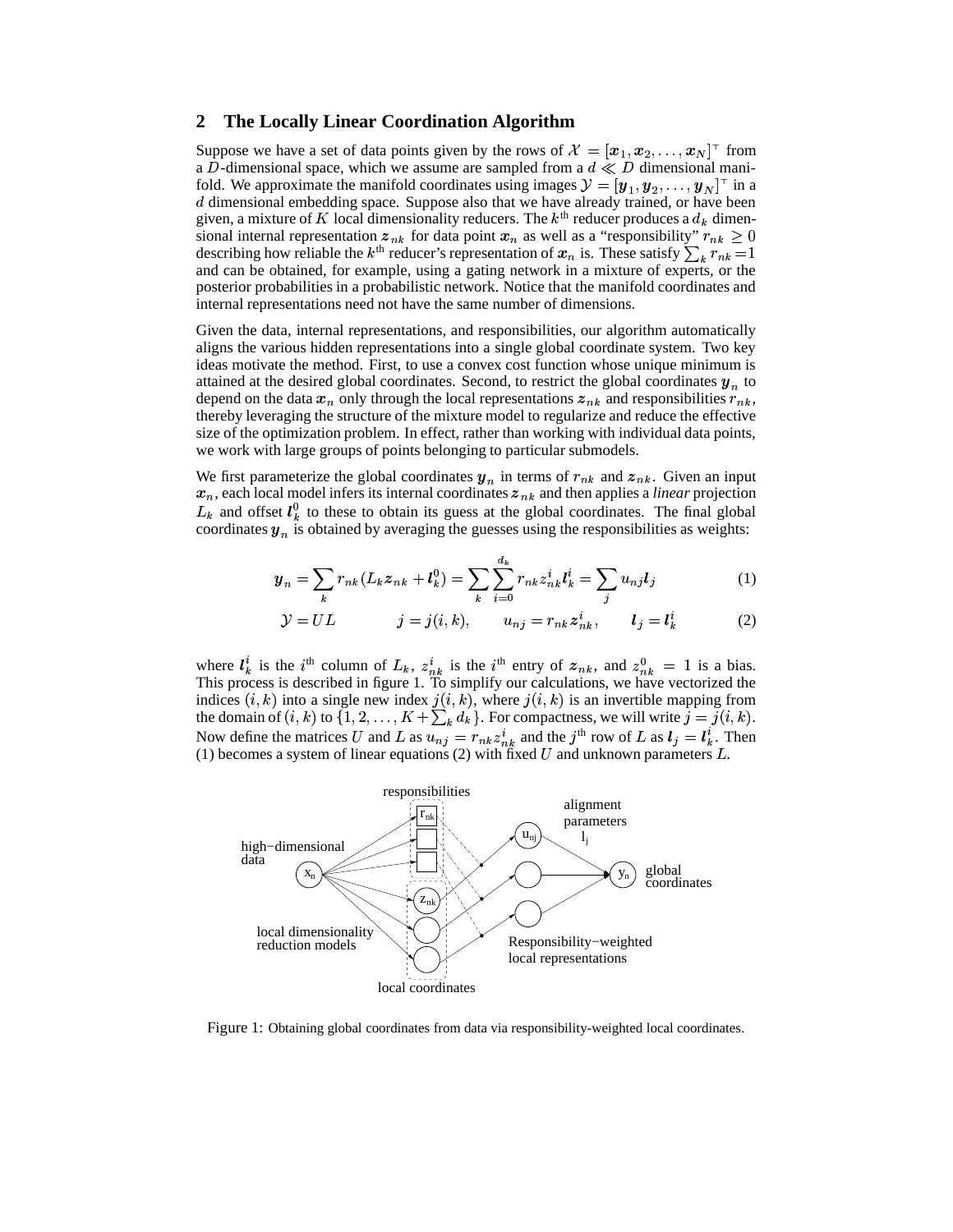The key assumption, which we have emphasized by re-expressing  $y_n$  above, is that the mapping between the local representations and the global coordinates  $y_n$  is linear in each of  $z_{nk}$ ,  $r_{nk}$  and the unknown parameters  $l_k^i$ . Crucially, however, the mapping between the original data  $x_n$  and the images  $y_n$  is highly non-linear since it depends on the multiplication of responsibilities and internal coordinates which are in turn non-linearly related to the data  $x_n$  through the inference procedure of the mixture model.

We now consider determining L according to some given cost function  $\mathcal{E}(y)$ . For this we advocate using a convex  $\mathcal{E}(y)$ . Notice that since y is linear in  $L, \mathcal{E}(y(L))$  is convex in L as well, and there is a unique optimum that can be computed efficiently using a variety of methods. This is still true if we also have feasible convex constraints  $\mathcal{C}(\mathcal{Y})=0$  on  $\mathcal{Y}$ . The case where the cost and constraints are both quadratic is particularly appealing since we can use an eigensolver to find the optimal  $L$ . In particular suppose  $Q$  and  $R$  are matrices defining the cost and constraints, and let  $A = U^{\top}QU$  and  $B = U^{\top}RU$ . This gives:

$$
\mathcal{E}(\mathcal{Y}) = \text{Tr} [\mathcal{Y}^\top Q \mathcal{Y}] \qquad \qquad \mathcal{C}(\mathcal{Y}) = 0 = \mathcal{Y}^\top R \mathcal{Y} - I_d \n= \text{Tr} [L^\top U^\top Q U L] \qquad \qquad = L^\top U^\top R U L - I_d \n= L^\top B L - I_d
$$
\n(3)

where  $Tr$  is the trace operator. The matrices  $Q$  and  $R$  are typically obtained from the original data  $\chi$  and summarize the essential geometries among them. The solution to the constrained minimization above is given by the  $d$  smallest generalized eigenvectors  $\boldsymbol{v}$  with  $Av = \lambda Bv$ . In particular the columns of L are given by these generalized eigenvectors.

Below, we investigate a cost function based on the Locally Linear Embedding (LLE) algorithm of Roweis and Saul [4]. We call the resulting algorithm *Locally Linear Coordination* (LLC). The idea of LLE is to preserve the same locally linear relationships between the original data points  $x_n$  and their counterparts  $y_n$ . We identify for each point  $x_n$  its nearest-neighbours  $x_m \in \mathcal{N}_n$  and then minimize

$$
\mathcal{E}(\mathcal{X}, W) = \sum_{n} \|x_n - \sum_{m \in \mathcal{N}_n} w_{nm} x_m\|^2 = \text{Tr}\left[\mathcal{X}^\top (I - W^\top)(I - W)\mathcal{X}\right]
$$
 (4)

with respect to W subject to the constraints  $\sum_{m \in \mathcal{N}} w_{nm} = 1$ . The weights are unique<sup>1</sup> and can be solved for efficiently using constrained least squares (since solving for  $w_{nm}$  is decoupled across  $n$ ). The weights summarize the local geometries relating the data points to their neighbours, hence to preserve these relationships among the coordinates  $y_n$  we arrange to minimize the same cost

$$
\mathcal{E}(\mathcal{Y}, W) = \text{Tr}[\mathcal{Y}^{\top} (I - W^{\top}) (I - W) \mathcal{Y}]
$$
\n<sup>(5)</sup>

but with respect to  $\mathcal Y$  instead.  $\mathcal E$  is invariant to translations and rotations of  $\mathcal Y$ , and scales as we scale  $\mathcal Y$ . In order to break these degeneracies we enforce the following constraints:

$$
\frac{1}{N}\sum_{n} y_n = \frac{1}{N}\vec{1}^\top \mathcal{Y} = 0 \qquad \qquad \frac{1}{N}\sum_{n} y_n y_n^\top = \frac{1}{N}\mathcal{Y}^\top \mathcal{Y} = I_d \tag{6}
$$

where  $\vec{1}$  is a vector of 1's. For this choice, the cost function and constraints above become:

$$
\mathcal{E}(\mathcal{Y}, W) = \text{Tr}\left[L^{\top}U^{\top}(I - W^{\top})(I - W)UL\right] = \text{Tr}[L^{\top}AL] \tag{7}
$$

$$
\frac{1}{N}\vec{\mathbf{1}}^\top UL = 0 \qquad \qquad \frac{1}{N}L^\top U^\top UL = L^\top BL = I_d \tag{8}
$$

with cost and constraint matrices

$$
A = U\top (I - W\top) (I - W)U \t B = \frac{1}{N} U\top U \t (9)
$$

<sup>&</sup>lt;sup>1</sup>In the unusual case where the number of neighbours is larger than the dimensionality of the data  $\mathcal{X}$ , simple regularization of the norm of the weights once again makes them unique.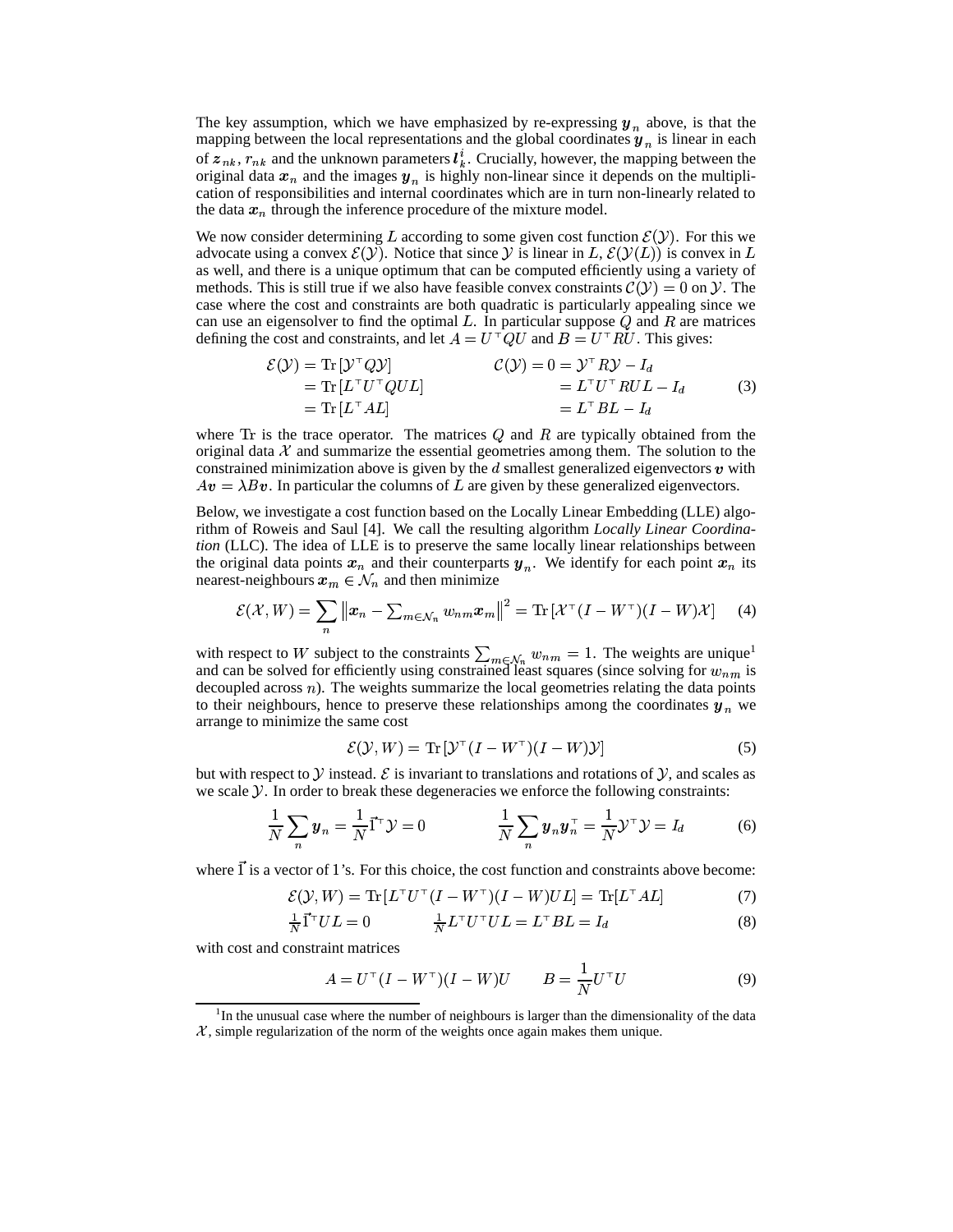As shown previously, the solution to this problem is given by the smallest generalized eigenvectors v with  $Av = \lambda Bv$ . To satisfy  $\frac{1}{N} 1^{\top} UL = 0$ , we need to find eigenvectors that are orthogonal to the vector  $\mathbf{v}_0 = U^\top \mathbf{1}$ . Fortunately,  $\mathbf{v}_0$  is the smallest generalized eigenvector, corresponding to an eigenvalue of 0. Hence the solution to the problem is given by the  $2^{nd}$  to  $(d+1)^{st}$  smallest generalized eigenvectors instead.

**LLC Alignment Algorithm:**

- Using data  $\mathcal{X}$ , compute local linear reconstruction weights  $w_{nm}$  using (4).
- Train or receive a pre-trained mixture of local dimensionality reducers. Apply this mixture to X, obtaining a local representation  $z_{nk}$  and responsibility  $r_{nk}$  for each submodel  $k$  and each data point  $x_n$ .
- Form the matrix U with  $u_{nj} = r_{nk} z_{nk}^i$  and calculate A and B from (9).
- Find the eigenvectors corresponding to the smallest  $d + 1$  eigenvalues of the generalized eigenvalue system  $Av = \lambda Bv$ .
- Let L be a matrix with columns formed by the  $2<sup>nd</sup>$  to  $d + 1<sup>st</sup>$  eigenvectors. Return the  $j^{\text{th}}$  row of L as alignment weight  $l_k^i$ . Return the global manifold coordinates as  $\mathcal{Y} = UL$ .

Note that the edge size of the matrices  $A$  and  $B$  whose generalized eigenvectors we seek is  $K + \sum_{k} d_k$  which scales with the number of components and dimensions of the local representations but not with the number of data points  $N$ . As a result, solving for the alignment weights is much more efficient than the original LLE computation (or those of Isomap) which requires solving an eigenvalue system of edge size N. In effect, we have leveraged the mixture of local models to collapse large groups of points together and worked only with those groups rather than the original data points. Notice however that the computation of the weights  $W$  still requires determining the neighbours of the original data points, which scales as  $O(N^2)$  in the worse case.

Coordination with LLC also yields a mixture of noiseless factor analyzers over the global coordinate space y, with the  $k^{\text{th}}$  factor analyzer having mean  $l_k^0$  and factor loading  $L_k$ . Given any global coordinates y, we can infer the responsibilities  $r_k$  and the posterior means  $z_k$  over the latent space of each factor analyzer. If our original local dimensionality reducers also supports computing x from  $r_k$  and  $z_k$ , we can now infer the high dimensional mean data point  $x$  which corresponds to the global coordinates  $y$ . This allows us to perform operations like visualization and interpolation using the global coordinate system. This is the method we used to infer the images in figures 4 and 5 in the next section.

## **3 Experimental Results using Mixtures of Factor Analyzers**

The alignment computation we have described is applicable to any mixture of local dimensionality reducers. In our experiments, we have used the most basic such model: a mixture of factor analyzers (MFA) [8]. The  $k<sup>th</sup>$  factor analyzer in the mixture describes a probabilistic linear mapping from a latent variable  $z_k$  to the data  $x$  with additive Gaussian noise. The model assumes that the data manifold is locally linear and it is this local structure that is captured by each factor analyzer. The non-linearity in the data manifold is handled by patching multiple factor analyzers together, each handling a locally linear region.

MFAs are trained in an unsupervised way by maximizing the marginal log likelihood of the observed data, and parameter estimation is typically done using the EM algorithm<sup>2</sup>.

 $2$ In our experiments, we initialized the parameters by drawing the means from the global covariance of the data and setting the factors to small random values. We also simplified the factor analyzers to share the same spherical noise covariance  $\Phi = \sigma^2 I_N$  although this is not essential to the process.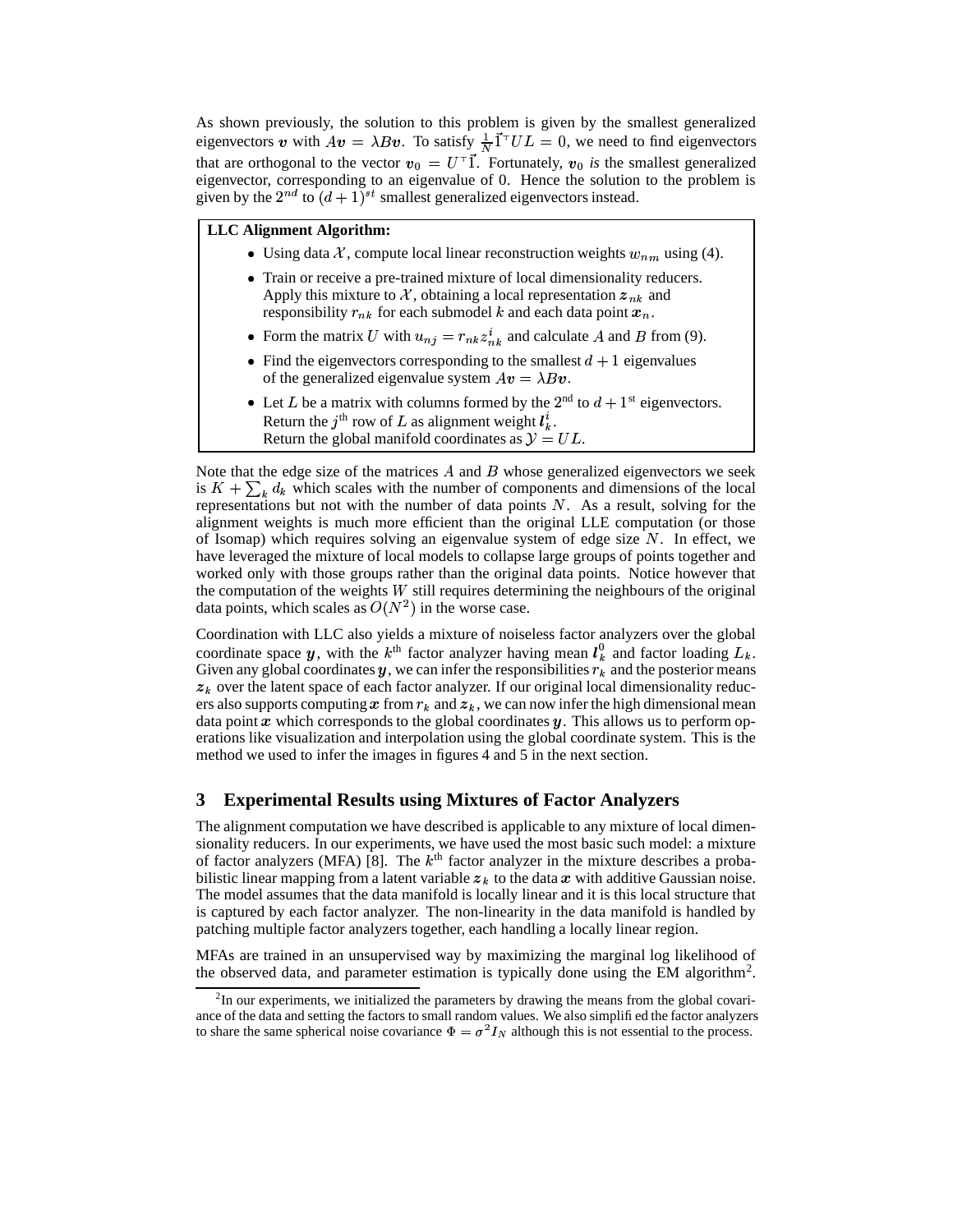

Figure 2: LLC on the S curve (A). There are 14 factor analyzers in the mixture (B), each with 2 latent dimensions. Each disk represents one of them with the two black lines being the factor loadings. After alignment by LLC (C), the curve is successfully unrolled; it is also possible to retroactively align the original data space models (D).



Since there is no constraint relating the various hidden variables  $z_k$ , a MFA trained only to maximize likelihood cannot learn a global coordinate system for the manifold that is consistent across every factor analyzer. Hence this is a perfect model on which to apply automatic alignment. Naturally, we use the mean of  $z_k$  conditioned on the data  $x$  (assuming the  $k^{\text{th}}$  factor analyzer generated x) as the  $k^{\text{th}}$  local representation of x, while we use the posterior probability that the  $k^{\text{th}}$  factor analyzer generated  $x$  as the responsibility.

We illustrate LLC on two synthetic toy problems to give some intuition about how it works. The first problem is the S curve given in figure 2(A). An MFA trained on 1200 points sampled uniformly from the manifold with added noise (B) is able to model the linear structure of the curve locally, however the internal coordinates of the factor analyzers are not aligned properly. We applied LLC to the local representations and aligned them in a 2D space (C). When solving for local weights, we used 12 neighbours to reconstruct each data point. We see that LLC has successfully unrolled the S curve onto the 2D space. Further, given the coordinate transforms produced by LLC, we can retroactively align the latent spaces of the MFAs (D). This is done by determining directions in the various latent spaces which get transformed to the *same* direction in the global space.

To emphasize the topological advantages of aligning representations into a space of higher dimensionality than the local coordinates used by each submodel, we also trained a MFA on data sampled from a *trefoil* curve, as shown in figure 3(A). The trefoil is a circle with a knot in 3D. As figure 3(B) shows, LLC connects these models into a ring of local topology faithful to the original data.

We applied LLC to MFAs trained on sets of real images believed to come from a complex manifold with few degrees of freedom. We studied face images of a single person under varying pose and expression changes and handwritten digits from the MNIST database. After training the MFAs, we applied LLC to align the models. The face models were aligned into a 2D space as shown in figure 4. The first dimension appears to describe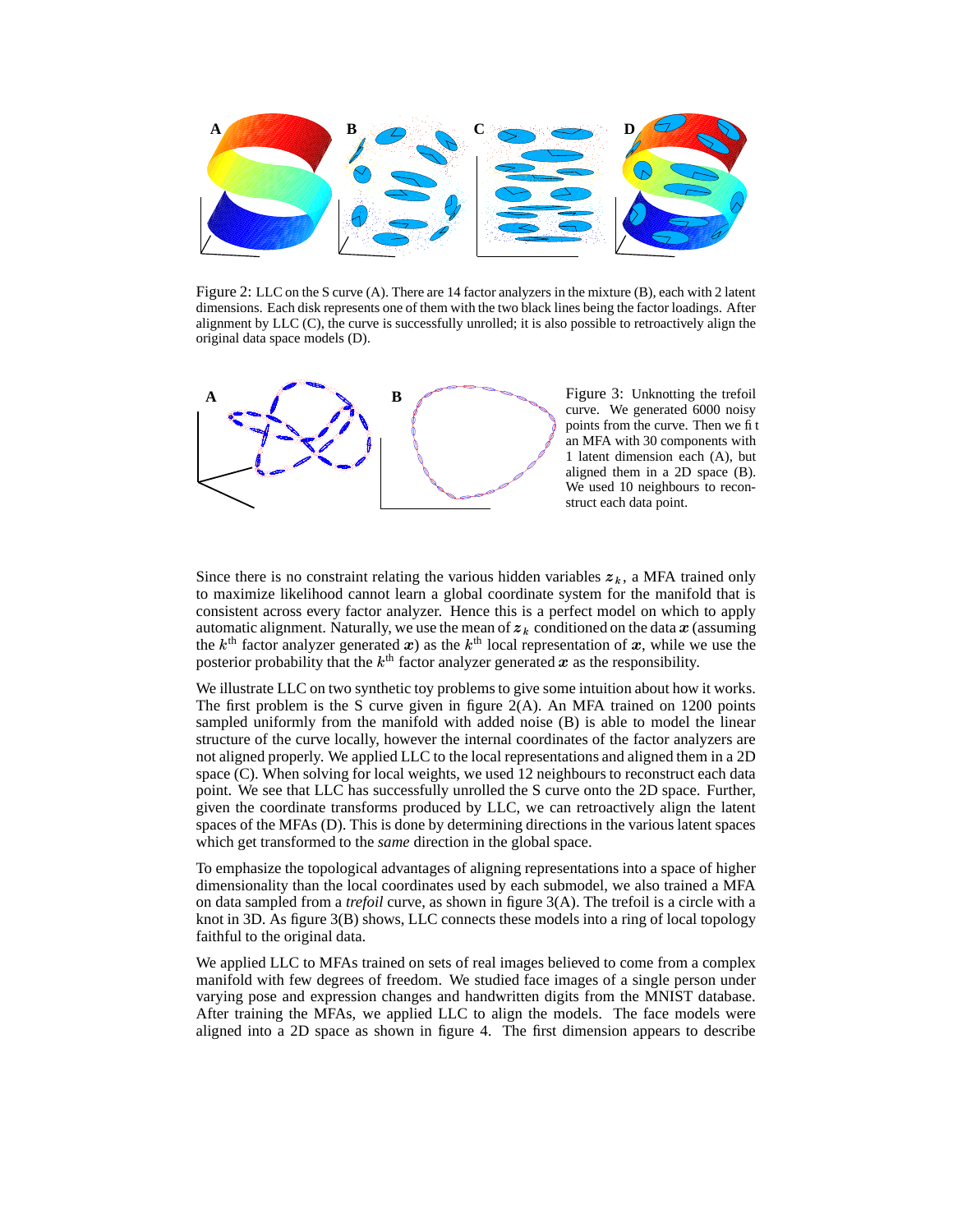

Figure 4: A map of reconstructions of the faces when the global coordinates are specified. Contours describe the likelihood of the coordinates. Note that some reconstructions around the edge of the map are not good because the model is extrapolating from the training images to regions of low likelihood. A MFA with 20 components and 8 latent dimensions each is used. It is trained on 1965 images. The weights  $W$  are calculated using 36 neighbours.

changes in pose, while the second describes changes in expression. The digit models were aligned into a 3D space. Figure 5 (top) shows maps of reconstructions of the digits. The first dimension appears to describe the slant of each digit, the second the fatness of each digit, and the third the relative sizes of the upper to lower loops. Figure 5 (bottom) shows how LLC can smoothly interpolate between any two digits. In particular, the first row interpolates between left and right slanting digits, the second between fat and thin digits, the third between thick and thin line strokes, and the fourth between having a larger bottom loop and larger top loop.

## **4 Discussion and Conclusions**

Previous work on nonlinear dimensionality reduction has usually emphasized either a parametric approach, which explicitly constructs a (sometimes probabilistic) mapping between the high-dimensional and low-dimensional spaces, or a nonparametric approach which merely finds low-dimensional images corresponding to high-dimensional data points but without probabilistic models or hidden variables. Compared to the global coordination model [1], the closest parametric approach to ours, our algorithm can be understood as *post coordination*, in which the latent spaces are coordinated after they have been fit to data. By decoupling the data fitting and coordination problems we gain efficiency and avoid local optima in the coordination phase. Further, since we are just maximizing likelihood when fitting the original mixture to data, we can use a whole range of known techniques to escape local minima, and improve efficiency in the first phase as well.

On the nonparametric side, our approach can be compared to two recent algorithms, LLE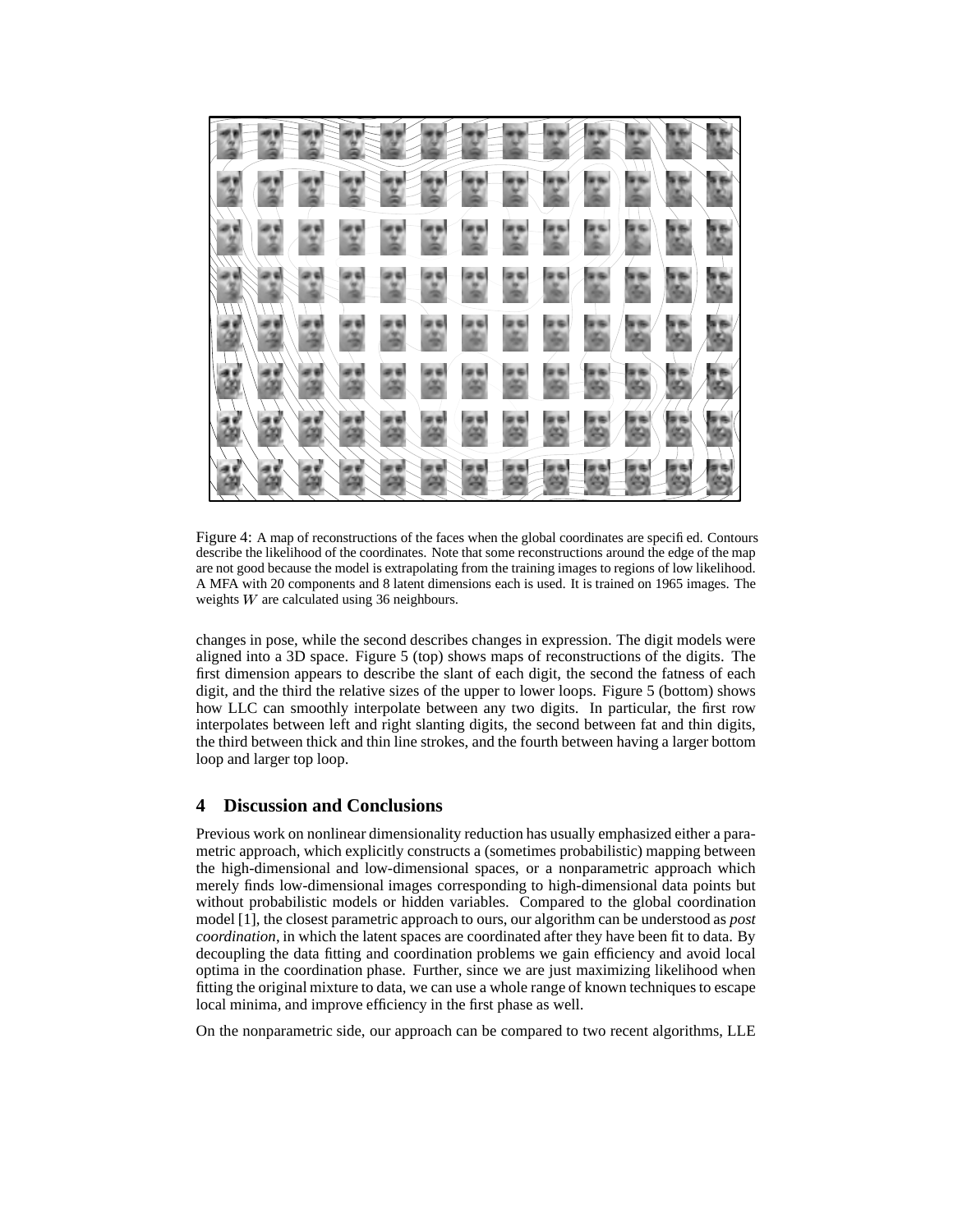

Figure 5: Top: maps of reconstructions of digits when two global coordinates are specified, and the third integrated out. Left:  $1<sup>st</sup>$  and  $2<sup>nd</sup>$  coordinates specified; right:  $2<sup>nd</sup>$  and  $3<sup>rd</sup>$ . Bottom: Interpolating between two digits using LLC. In each row, we interpolate between the upper leftmost and rightmost digits. The LLC interpolants are spread out evenly along a line connecting the global coordinates of the two digits. For comparison, we show the 20 training images whose coordinates are closest to the line segment connecting those of the two digits at each side. A MFA with 50 components, each with 6 latent dimensions is used. It is trained on 6000 randomly chosen digits from the combined training and test sets of 8's in MNIST. The weights  $W$  were calculated using 36 neighbours.

[4] and Isomap [3]. The cost functions of LLE and Isomap are convex, so they do not suffer from the local minima problems of earlier methods [9, 10], but these methods must solve eigenvalue systems of size equal to the number of data points. (Although in LLE the systems are highly sparse.) Another problem is neither LLE nor Isomap yield a probabilistic model or even a mapping between the data and embedding spaces. Compared to these models (which are run on individual data points) LLC uses as its primitives descriptions of the data provided by the individual local models. This makes the eigenvalue system to be solved much smaller and as a result the computational cost of the coordination phase of LLC is much less than that for LLE or Isomap. (Note that the construction of the eigenvalue system still requires finding nearest neighbours for each point, which is costly.) Furthermore, if each local model describes a complete (probabilistic) mapping from data space